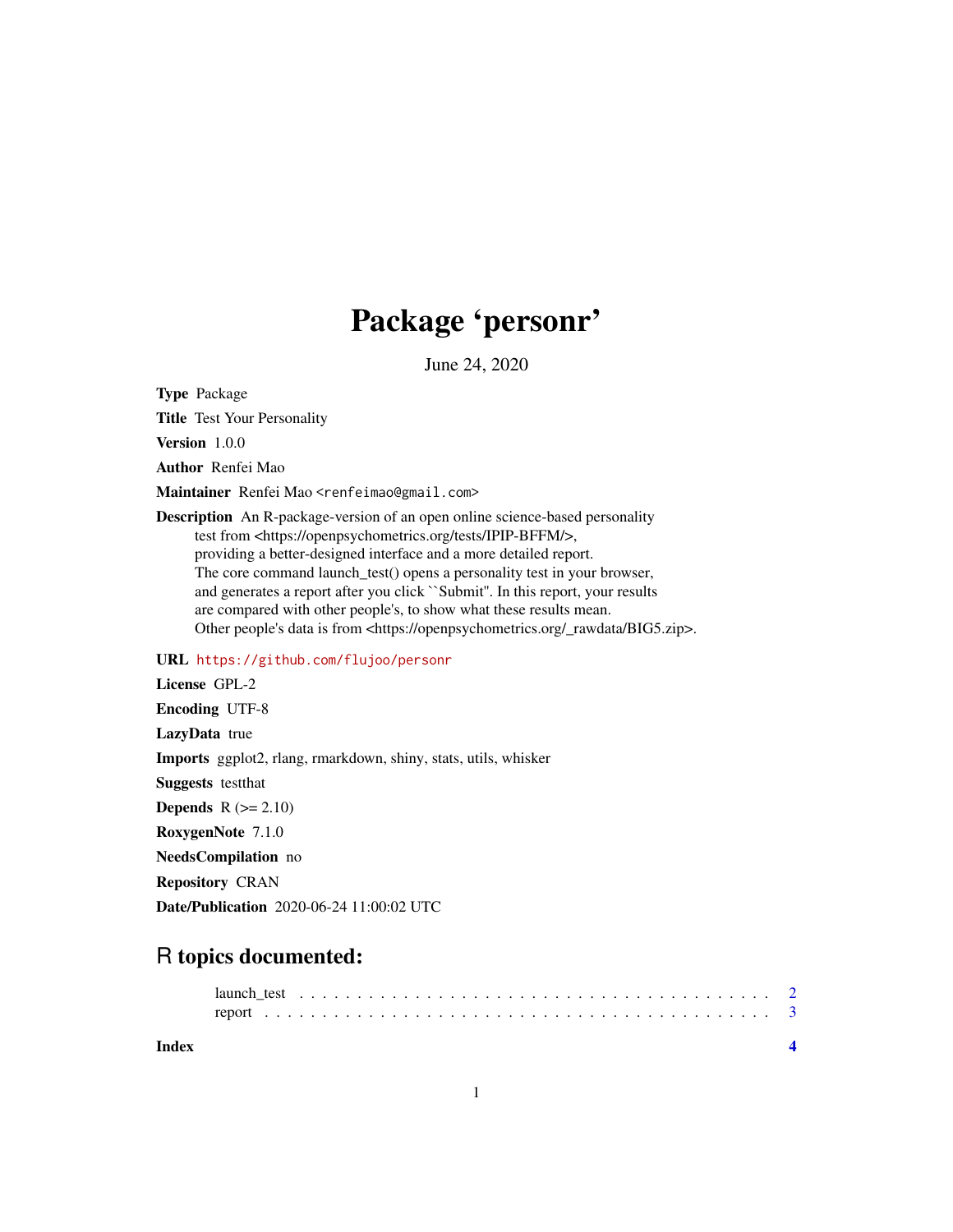<span id="page-1-1"></span><span id="page-1-0"></span>

#### Description

Launch a personality test and get a report.

#### Usage

launch\_test(path)

#### Arguments

path A string to set where to store your test report.

#### Details

The test is called "Big Five Personality Test" and is from [https://openpsychometrics.org/](https://openpsychometrics.org/tests/IPIP-BFFM/) [tests/IPIP-BFFM/](https://openpsychometrics.org/tests/IPIP-BFFM/).

After you finish and submit your responses, a report will generate in your path.

#### Value

No return value, a Shiny app is launched, and two files named "report.Rmd" and "report.html" generates in your path after you click the "Submit" button in the app.

#### See Also

[report](#page-2-1) for generating report without calling launch\_test.

#### Examples

```
if (interactive()) {
 launch_test(path = tempdir())
}
```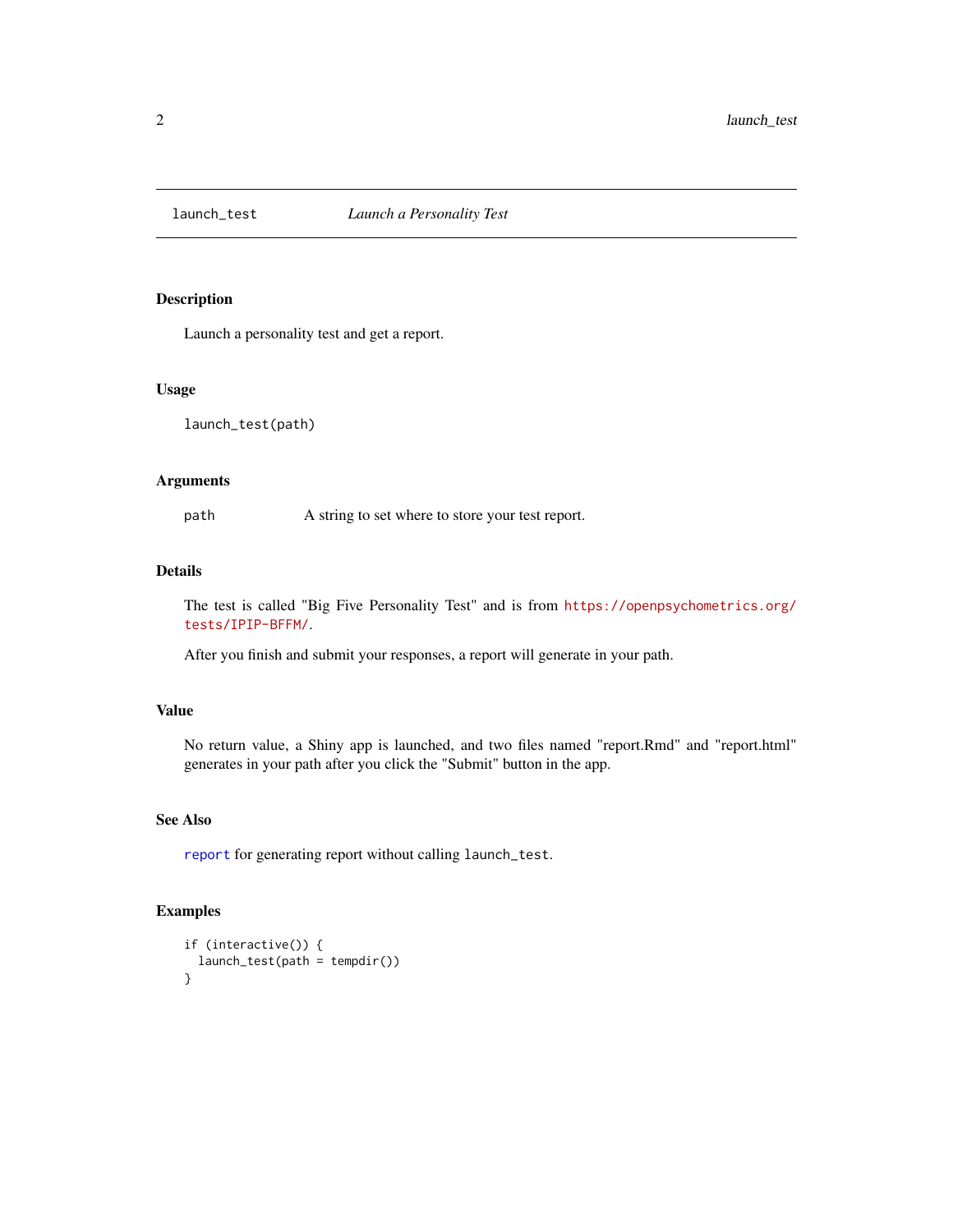<span id="page-2-1"></span><span id="page-2-0"></span>

#### Description

Generate a personality test report without launching the test.

### Usage

```
report(responses, path)
```
#### Arguments

| responses | A numeric vector to represent your answers to the questions in the test. |
|-----------|--------------------------------------------------------------------------|
| path      | A string to set where to store your test report.                         |

#### Details

report will be automatically called after you call launch\_test and submit your responses.

The report summaries your test results, and compares them to other people's to tell you what the results mean.

#### Value

No return value, two files named "report.Rmd" and "report.html" generates in your path.

#### See Also

[launch\\_test](#page-1-1) to launch the personality test.

#### Examples

```
if (interactive()) {
 # a numeric vector representing your responses to the test
 rs <- rep(1, 50)
 # generate report
 path <- tempdir()
 report(rs, path)
}
```